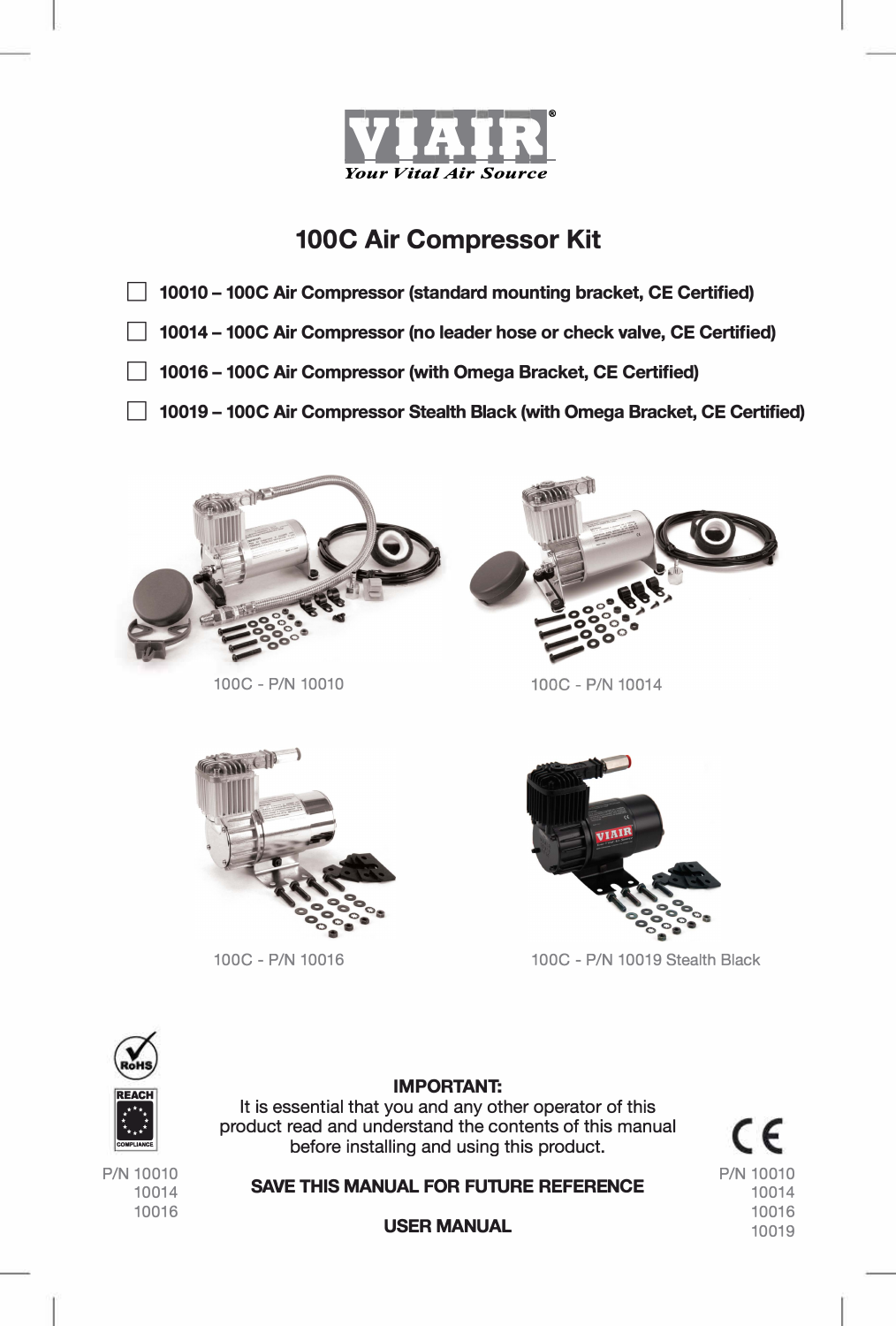# **IMPORTANT SAFETY INSTRUCTIONS**

## **CAUTION - To reduce risk of electrical shock or electrocution:**

- Do not disassemble. Do not attempt repairs or modifications. Refer to qualified service agencies for all service and repairs.
- Do not use this product in an area where it can fall or be pulled into water or other liquid.
- Do not reach for this product if it has fallen into liquid.
- Use this compressor with 12-volt DC systems only.
- This product should never be left unattended during use.

## **WARNING - To prevent injury:**

- Never allow children to operate this compressor. Close supervision is necessary when this compressor is being used near children.
- This compressor will become very hot during and immediately after use. Do not touch any part of this compressor with bare hands during and immediately after use.
- Do not use this product near flames or explosive materials or where aerosol products are being used.
- Do not operate this product where oxygen is being administered.
- Do not pump anything other than atmospheric air.
- Never use this product while sleepy or drowsy.
- Do not use any tools or attachments without first determining maximum air pressure for that tool or attachment.
- Never point any air nozzle or air sprayer toward another person or any part of the body.
- This air compressor is equipped with Automatic Reset Thermal Protector, and can automatically restart after the thermal protector resets. Always cut off power source when thermal protector becomes activated.
- Wear safety glasses or goggles when operating this product.
- Use only in well ventilated areas.

# **INSTALLATION**

Please read and follow the installation instructions carefully to avoid injury or damage to the compressor and your vehicle. Each of our air compressors and parts have been carefully produced and packaged. Before you begin installation, please familiarize yourself with Installation Parts List (Fig. 1) of this manual.

## **Guidelines for Selecting Mounting Location:**

The selection of proper mounting location for your air compressor will help ensure a long and trouble free compressor service life. Please pay close attention to the following guidelines:

- 1. Select a FLAT, UPRIGHT, AND SECURE location where the compressor can be mounted.
- 2. To maximize air compressor performance, locate compressor as CLOSE TO THE BATTERY as possible so that length of positive lead wire required is at a minimum.
- 3. Choose mounting location that is as cool as possible and AWAY FROM HEAT SOURCES. The cooler the ambient temperature the less chance the compressor will overheat.
- 4. This compressor is moisture & splash resistant, but NOT WATER PROOF. Do not mount compressor in locations where the unit is likely to come in contact with water.
- 5. Select compressor mounting location where air line can be routed from compressor air inlet to remote inlet air filter. Make sure Remote Inlet Air Filter is located in a dry location, away from water splashes.
- 6. You will also want to select compressor mounting location where the leader hose bracket can be mounted to secure the leader hose. *(NOTE: P/Ns 10014 / 10016 / 10019 are not equipped with a leader hose).*
- 7. If it is necessary to mount the air compressor further away from the battery, such as inside your vehicle or in the bed of your pickup, use a minimum 10 AWG positive lead wire for remote installation. (See wire gauge reference chart)
- 8. Do not mount compressor near areas where flammable liquids are stored.
- 9. Use thread sealant for proper fitting installation. Thread tape is not recommended. Properly sealed, recommended torque is 12 to 15 ft. lbs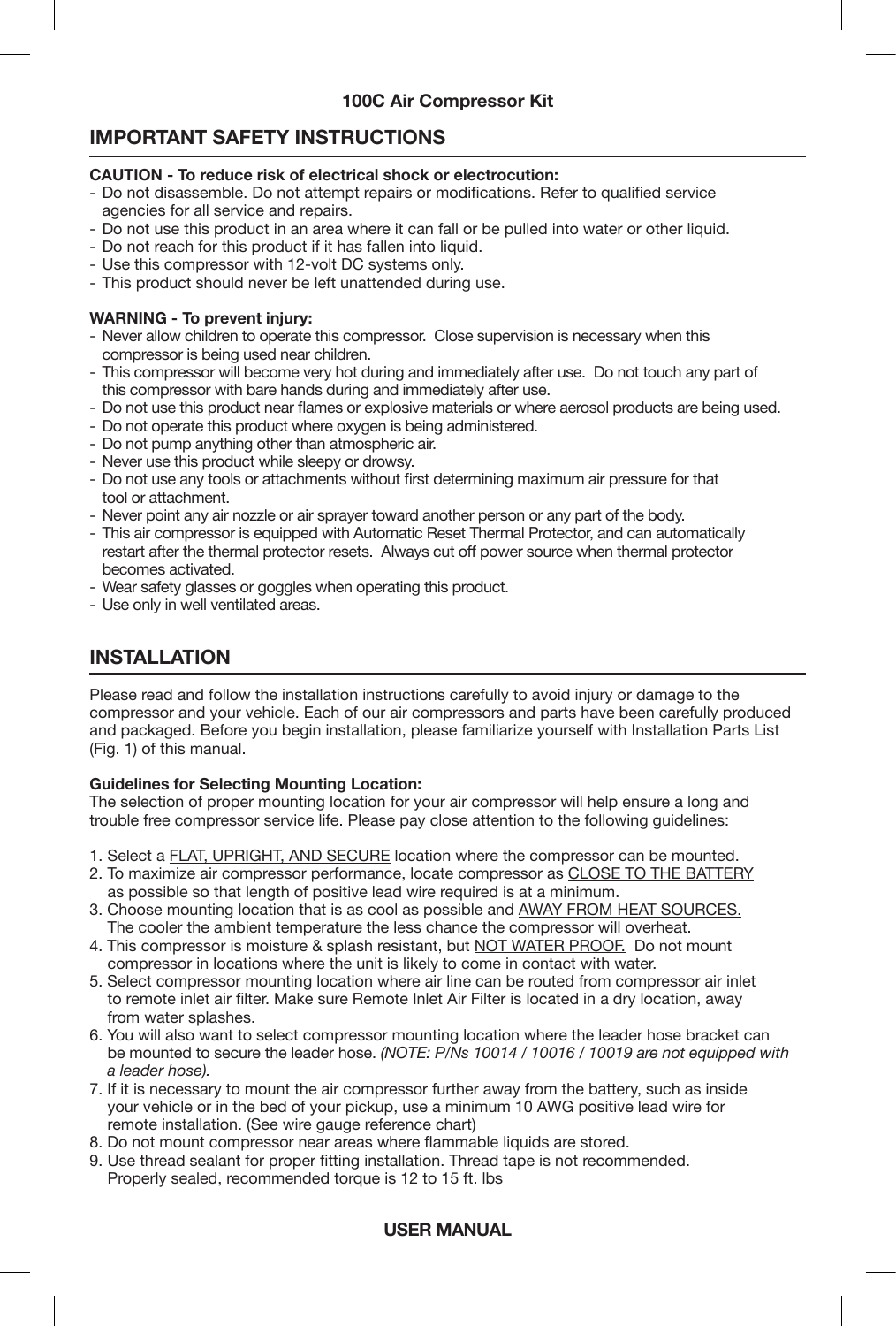# **MOUNTING AND WIRING**

- 1. Disconnect ground cable from vehicle's battery.
- 2. Temporarily position the air compressor in the location where it will be mounted.
- 3. Route ground wire to the negative post of the battery or to an appropriate grounding point and cut ground wire to length as needed.
- 4. Mount air compressor with the four sets of bolts, nuts, washers, and locking washers provided. (See Fig. 2 for Mounting Instructions)
- 5. Refer to Remote Air Filter Installation Instructions included in the Remote Inlet Air Filter Pack.
- 6. This air compressor may be equipped with a heat resistant leader hose (Not applicable to P/Ns 10014 / 10016 / 10019). This leader hose is designed to prolong the life of your air line. Do not remove this leader hose from air compressor.
- 7. Please note, the leader hose that came with your compressor may have a built-in inline check valve installed. Do not remove inline check valve from leader hose if so equipped.
- 8. If equipped, select a proper location to mount leader hose with hose bracket provided. Avoid locations where leader hose may become tangled with wires and other hoses.
- 9. To mount hose bracket, drill hole with 3/16" drill bit and push self-anchoring hose bracket pin into hole. Route leader hose through hose bracket and secure hose by pressing bracket clamp into locked position.
- 10. To remove hose from the hose bracket, simply press down on the hose clamp release tab to release bracket clamp. (Fig. 3)
- 11. Connect compressor positive lead wire to one of the leads of your pressure switch.
- 12. Make sure that your compressor setup is properly fused. For appropriate fuse size, refer to amp draw of compressor in the Specifications section of this manual.
- 13. Always locate fuse as close as possible to power source.
- 14. Before connecting to power source, re-check to make sure that all connections are properly connected.
- 15. Connect and test compressor system by running the compressor for a short time to build up pressure in your air tank.
- 16. Once air pressure reaches preset cut out pressure of your pressure switch, the compressor will shut off. Inspect all air line connections for leaks with soap and water solution. If a leak is detected, the air line may not be cut squarely or pushed all the way in. Tighten connections if needed.

# **(Fig. 1) Air Compressor Kit Installation Parts List:**

## **100C - P/N 10010, & 10014 100C - P/N 10016, & 10019**



- A. Hose Bracket (1pc) (P/N 10010 only) <br>B. Mounting Bolts (4pcs) B. Mounting Bolts (4pcs)
- B. Mounting Bolts (4pcs)<br>C. Flat Washers (8pcs)
- 
- D. Locking Washers (4pcs)<br>E. Nuts (4pcs)
- 
- F. 1/4" NPT F x 1/4" Barbed Fitting (1pc)
- G.1/4" Air Line (1pc)
- H. Air Line Clips (3pc)
- I. Screws (3pc)
- J. Air Filter Element (2pcs)
- K. Remote Inlet Air Filter with Filter Element (1pc)





- 
- 
- C. Locking Washers (4pcs)<br>D. Nuts (4pcs)
	-
	- E. Vibration Isolator (4pcs)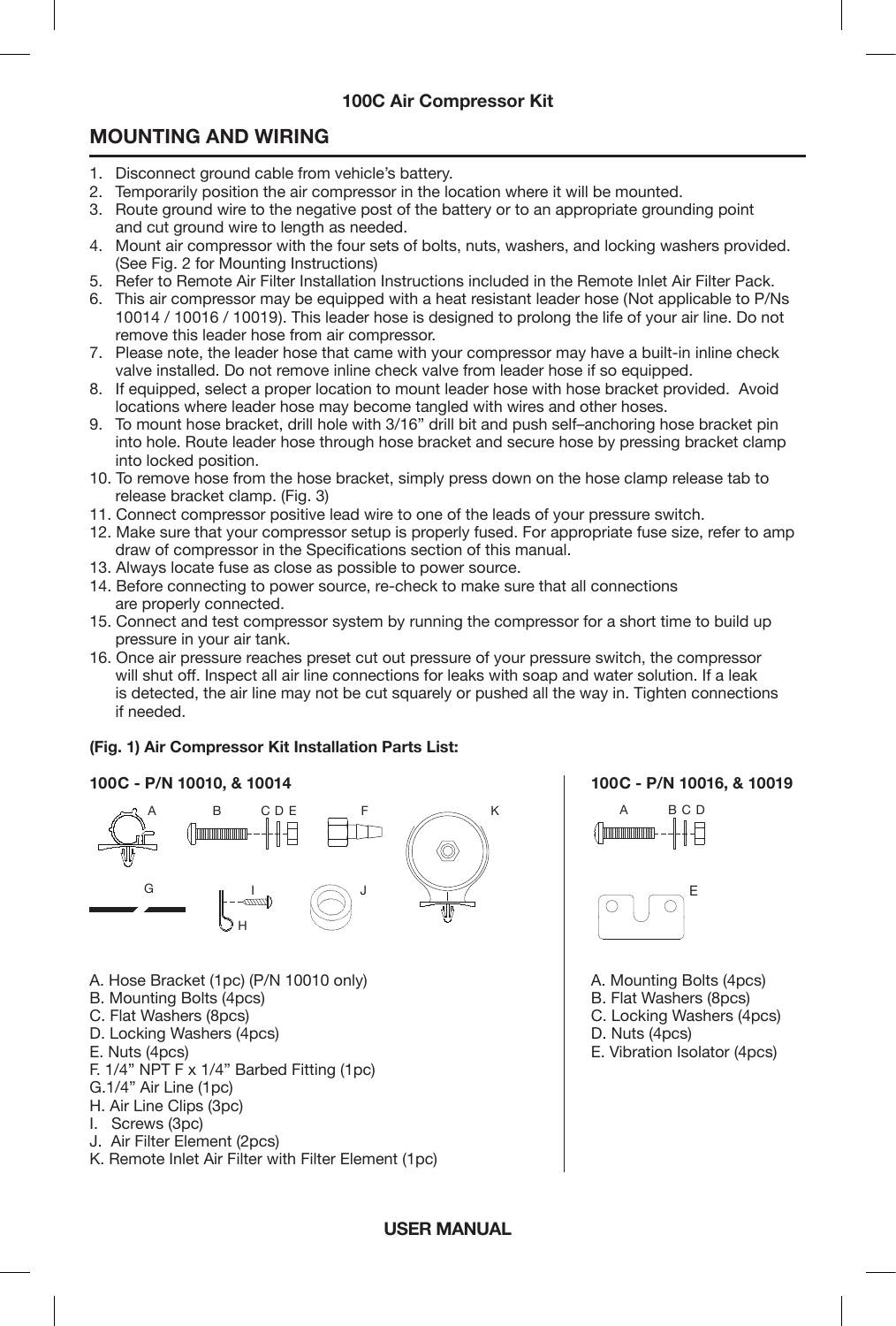

# **OPERATING INSTRUCTIONS**

- ī 1. **IMPORTANT:** Always operate the compressor at or below the MAXIMUM PRESSURE RATING of the compressor. Please refer to Application & Specifications Section of this manual for details.
- 2. Always observe the MAXIMUM DUTY CYCLE of the air compressor. Refer to Compressor Applications and Specification Sections of this manual for details. Operation exceeding maximum pressure ratings and/or duty cycle will result in damage to the air compressor.
- 3. Your air compressor is equipped with an AUTOMATIC THERMAL OVERLOAD PROTECTOR. This feature is designed to protect the air compressor from overheating and causing permanent damage to your air compressor. The thermal overload protector will automatically cut power to your air compressor should the internal operating temperature of the air compressor rise above safe levels during excessive use.
- 4. Should at any time during use, your air compressor automatically shuts off; do not attempt to restart the air compressor. Turn off power and allow unit to cool for about 30 minutes. This will allow the Thermal Overload Protector to reset so you can safely resume use of the air compressor.
- 5. To prevent discharge of your vehicle's battery, and enhance performance, keep the vehicle's engine running while using the compressor.
- 6. Only operate compressor in well ventilated areas.
- 7. The use of a relay is strongly recommended for installation of this compressor, but is not included. (40-amp relay value or higher).



**RELAY WIRING SCHEMATIC**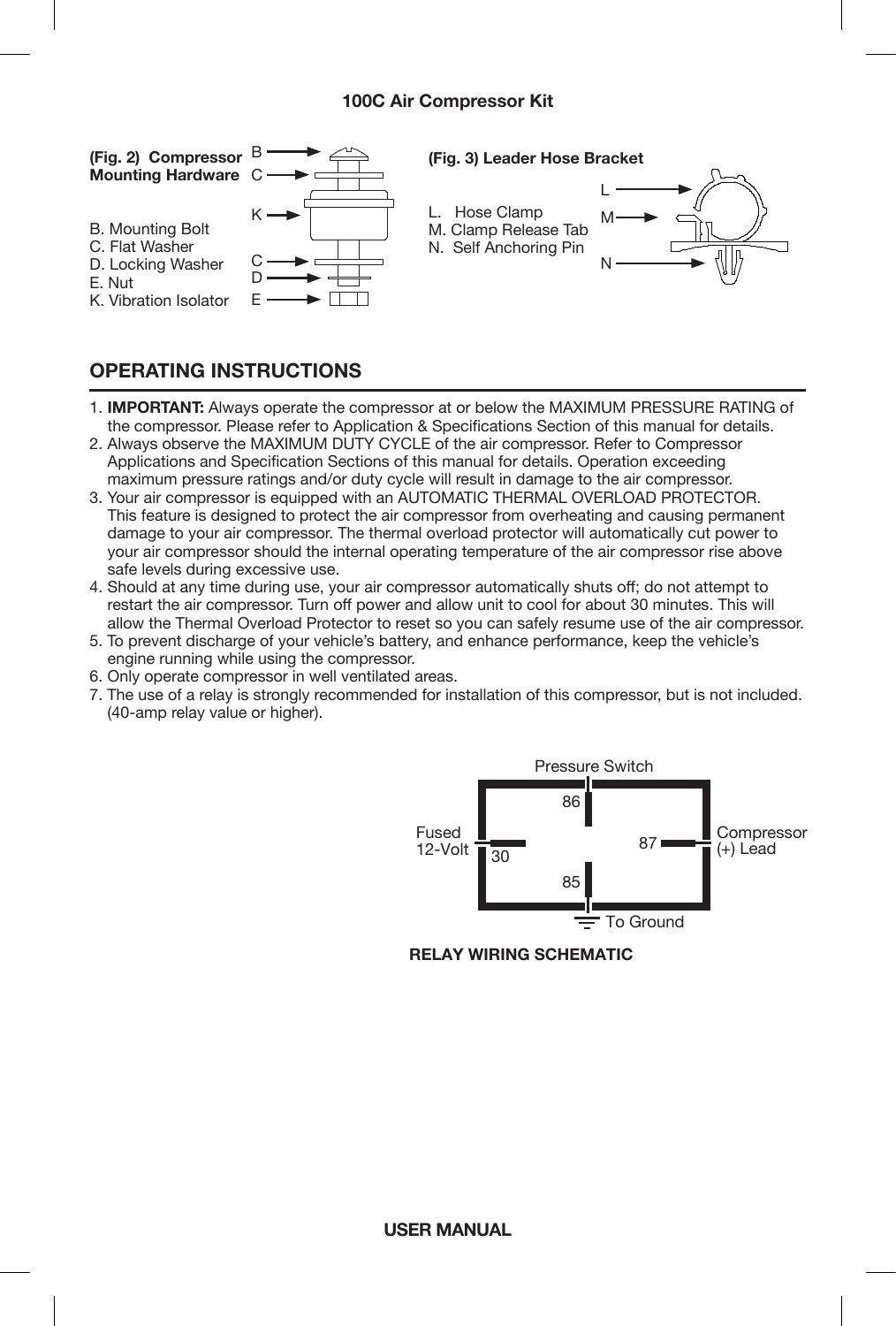# **MAINTENANCE & REPAIRS**

- 1. Periodically check all electrical and fitting connections. Clean and tighten as needed.
- 2. Periodically check all mounting screws. Tighten as needed.
- 3. Beplace air filter element periodically. Replacement frequency depends on operating frequency and operating environment. For frequent use in dusty environments, we recommend that you replace air filter element at least once a month.
- 4. Regularly clean dust and dirt from compressor cooling fins and motor housing.
- 5. Your air compressor is equipped with permanently lubricated, maintenance-free motor. Never try to lubricate compressor.
- 6. All repairs should be performed by Manufacturer or Manufacturer's Authorized Service Agencies only.

#### **CAUTION:**

Never touch the air compressor or fittings connected to the air compressor with bare hands during or immediately after use. Leader hose and fittings connected to Leader Hose will become very hot during and after use. If necessary, wear heat resistant gloves to handle fittings, air line, and leader hose.

# **SPECIFICATIONS**

#### 100C AIR COMPRESSOR PART NUMBERS:

- Part No. 10010 / 100C Air Compressor (standard mounting bracket, CE Certified)
- Part No. 10014 / 100C Air Compressor (no leader hose or check valve, CE Certified)
- Part No. 10016 / 100C Air Compressor (with Omega Bracket, CE Certified)
- Part No. 10019 / 100C Air Compressor Stealth Black (with Omega Bracket, CE Certified)

| Perm. Magnetic  |
|-----------------|
|                 |
| 130 PSI         |
| 15%             |
| 9 On / 51 Off   |
| 30 Minutes      |
| <b>180 PSI</b>  |
| 14 Amps         |
| 20-amp          |
| $158^{\circ}$ F |
| $-40^{\circ}$ F |
| Yes             |
|                 |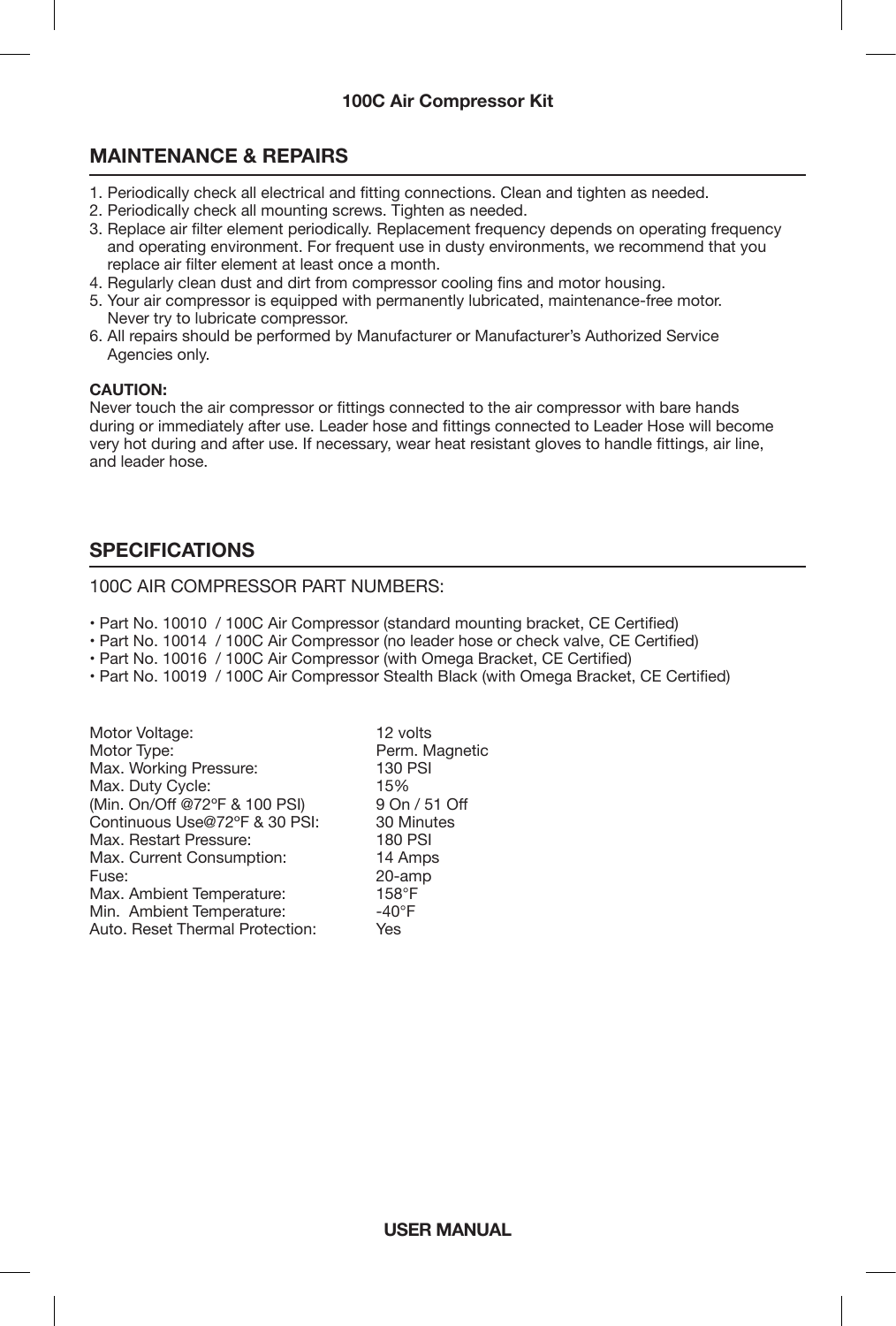# **COMPRESSOR APPLICATION GUIDE**

To ensure that you get the highest level of satisfaction from your compressor performance, refer to information below:

#### **VIAIR COMPRESSOR REFERENCE CHART**

| COMPRESSOR SERIES | MAX. WORKING   | <b>DUTY CYCLE</b> |  |  |
|-------------------|----------------|-------------------|--|--|
|                   | PRESSURE       | (100 PSI @ 72°F)  |  |  |
| 090 SERIES        | 120 PSI        | 9%                |  |  |
| 092 SERIES        | 120 PSI        | 9%                |  |  |
| 095 SERIES        | 120 PSI        | 9%                |  |  |
| 097 SERIES        | 130 PSI        | 10%               |  |  |
| 098 SERIES        | 130 PSI        | 10%               |  |  |
| 100 SERIES        | 130 PSI        | 15%               |  |  |
| 250 IG SERIES     | 150 PSI        | 100%              |  |  |
| 275 SERIES        | 150 PSI        | 25%               |  |  |
| 280 SERIES        | 150 PSI        | 30%               |  |  |
| 325 SERIES        | 150 PSI        | 33%               |  |  |
| 330 IG SERIES     | <b>150 PSI</b> | 100%              |  |  |
| 350 SERIES        | 150 PSI        | 100%              |  |  |
| 380 SERIES        | 200 PSI        | 100%              |  |  |
|                   |                | 55% @ 200 PSI     |  |  |
| 400 SERIES        | <b>150 PSI</b> | 33%               |  |  |
| 420 SERIES        | 150 PSI        | 33%               |  |  |
| 425 SERIES        | <b>175 PSI</b> | 33% @ 175 PSI     |  |  |
|                   |                | 50%               |  |  |
| 444 SERIES        | 200 PSI        | 100%              |  |  |
|                   |                | 50% @ 200 PSI     |  |  |
| 450 SERIES        | <b>150 PSI</b> | 100%              |  |  |
| 450 IG SERIES     | <b>150 PSI</b> | 100%              |  |  |
| 460 SERIES        | 150 PSI        | 100%              |  |  |
| 480 SERIES        | 200 PSI        | 100%              |  |  |
|                   |                | 50% @ 200 PSI     |  |  |
| 485 SERIES        | <b>200 PSI</b> | 100%              |  |  |
|                   |                | 100% @ 200 PSI    |  |  |

#### **ABOUT COMPRESSOR DUTY CYCLE:**

Duty cycle refers to the amount of time a compressor can be
operated in a given time period at 100 PSI, and a standard ambient temperature of 72° F. It is commonly expressed in percentage format: Compressor on time  $\div$  (on time  $+$  off time) = Duty Cycle %.

| <b>ONE-HOUR DUTY CYCLE</b><br>(100 PSI @ 72°F) | <b>MINUTES ON /</b><br><b>MINUTES OFF</b> |
|------------------------------------------------|-------------------------------------------|
| 9%                                             | 5 Min. On / 55 Min. Off                   |
| 10%                                            | 6 Min. On / 54 Min. Off                   |
| 15%                                            | 9 Min. On / 51 Min. Off                   |
| 20%                                            | 12 Min. On / 48 Min. Off                  |
| 25%                                            | 15 Min. On / 45 Min. Off                  |
| 30%                                            | 18 Min. On / 42 Min. Off                  |
| 33%                                            | 20 Min. On / 40 Min. Off                  |
| 50%                                            | 30 Min. On / 30 Min. Off                  |
| 100%                                           | 1 Hour Run Time                           |
|                                                |                                           |

**NOTE:** All compressors, regardless of rated duty cycle, require sufficient rest time in between cycles to allow for partial or complete heat dissipation. Heat dissipation rates may vary depending on ambient temperatures and operating conditions.

#### **ABOUT RATED WORKING PRESSURE:**

To ensure trouble free service life of your compressor, always operate compressor within rated working pressure of the compressor. Never use a pressure switch with a higher cut-off pressure than compressor's rated working pressure.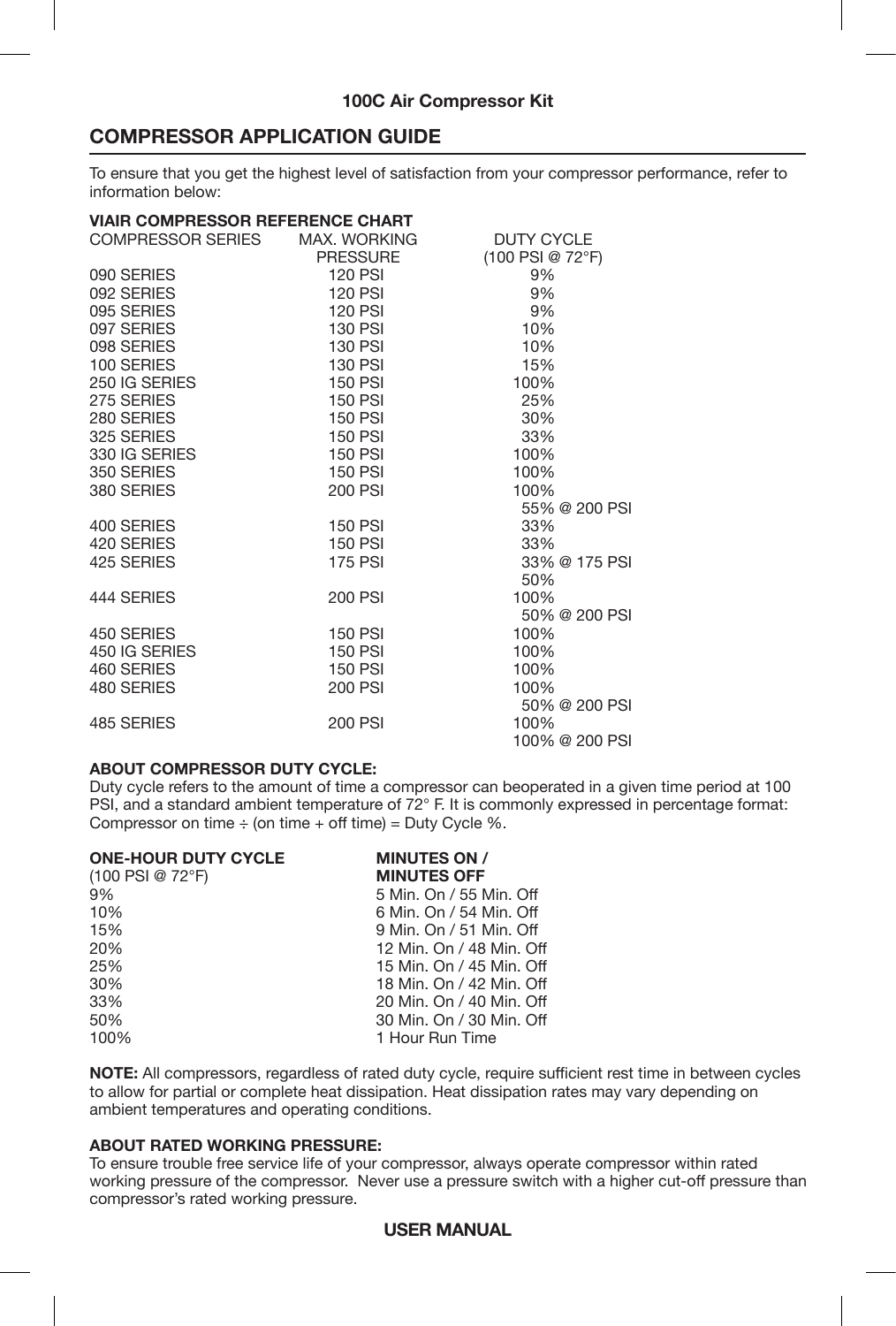# **TROUBLESHOOTING GUIDE:**

| PROBLEM:                                                                         | POSSIBLE CAUSE(S)                                                                                                                                              | <b>CORRECTIVE ACTION</b>                                                                                                                                                                                                                                                                                        |  |
|----------------------------------------------------------------------------------|----------------------------------------------------------------------------------------------------------------------------------------------------------------|-----------------------------------------------------------------------------------------------------------------------------------------------------------------------------------------------------------------------------------------------------------------------------------------------------------------|--|
| Tank pressure drops when<br>compressor(s) shut off                               | 1. Loose drain cock<br>2. Check valve leaking<br>3. Loose connections                                                                                          | 1. Tighten drain cock<br>2. Replace check valve or<br>compressor<br>3. Check all connections with<br>soap and water solution<br>and tighten                                                                                                                                                                     |  |
| Compressor runs<br>continuously and air flow<br>lower than normal                | 1. Excessive air usage<br>2. Loose connections<br>3. Worn piston ring or inlet valve.<br>4. Clogged air filter element                                         | 1. Decrease air usage<br>2. Check all connections with<br>soap and water solution<br>and tighten.<br>3. Replace compressor<br>4. Replace air filter element                                                                                                                                                     |  |
| Compressor runs<br>continuously causing<br>safety valve (if equipped)<br>to open | 1. Faulty pressure switch<br>2. Defective safety valve                                                                                                         | 1. Replace pressure switch<br>2. Replace safety valve                                                                                                                                                                                                                                                           |  |
| Excessive moisture<br>in discharge                                               | 1. Excessive water in air tank<br>2. High humidity                                                                                                             | 1. Drain tank, tilt tank to drain.<br>Drain tank more frequently<br>2. Move compressor to area<br>with less humidity, or use<br>water separator                                                                                                                                                                 |  |
| Compressor will not run                                                          | 1. No power, or power switch<br>in OFF position<br>2. Blown fuse<br>3. Motor overheats<br>4. Faulty pressure switch<br>(if hooked up to a<br>pressure switch). | 1. Make sure compressor<br>switch is ON<br>2. Disconnect compressor<br>from power source, replace<br>fuse. (Refer to Specifications<br>section for correct<br>fuse amperage)<br>3. Let compressors cool off for<br>about 30 minutes to allow<br>thermal overload switch to reset.<br>4. Replace pressure switch |  |
| Thermal overload<br>protector cuts out<br>repeatedly                             | 1. Lack of proper ventilation or<br>ambient temperature is too high<br>2. Compressor valves failed                                                             | 1. Move compressor to well<br>ventilated area, or area with<br>lower ambient temperature<br>2. Replace compressor                                                                                                                                                                                               |  |
| Excessive knocking<br>or rattling                                                | 1. Loose mounting bolts<br>2. Worn bearing on eccentric or<br>motor shaft<br>3. Cylinder or piston ring is worn                                                | 1. Tighten bolts<br>2. Replace bearing or<br>piston assembly<br>3. Replace piston or compressor                                                                                                                                                                                                                 |  |

#### **CAUTION: NEVER DISASSEMBLE COMPRESSOR WHILE COMPRESSOR IS PRESSURIZED.**